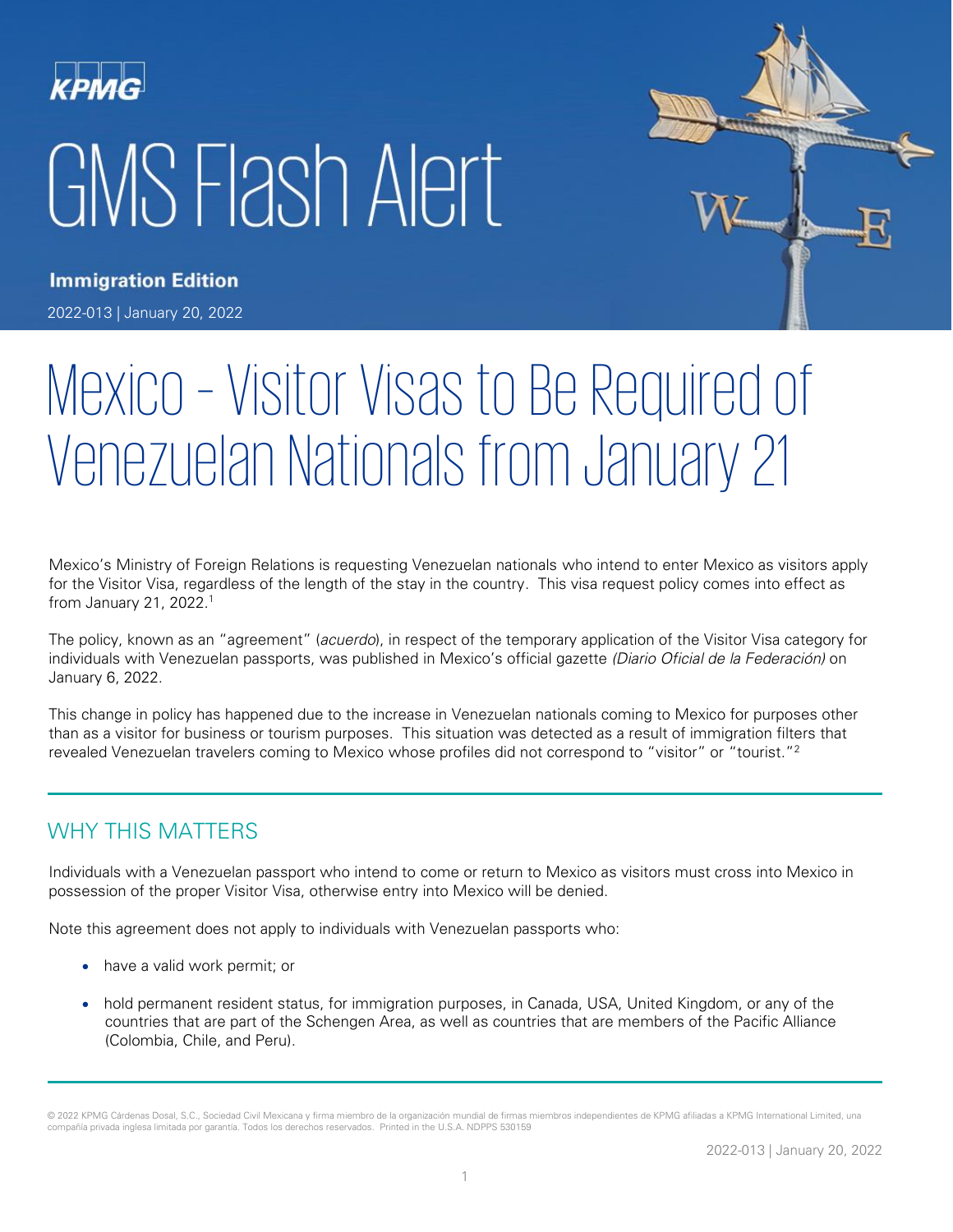## FOOTNOTES:

1 See "Acuerdo por el que se da a conocer la aplicación de visa en pasaportes ordinarios a los nacionales de la República Bolivariana de Venezuela en la condición de estancia de Visitante sin permiso para realizar actividades remuneradas" as published online in the Diario Oficial de la Federación at: [https://www.dof.gob.mx/nota\\_detalle.php?codigo=5640345&fecha=06/01/2022](https://www.dof.gob.mx/nota_detalle.php?codigo=5640345&fecha=06/01/2022%20.) .

2 Ibid.

\* \* \* \*

© 2022 KPMG Cárdenas Dosal, S.C., Sociedad Civil Mexicana y firma miembro de la organización mundial de firmas miembros independientes de KPMG afiliadas a KPMG International Limited, una compañía privada inglesa limitada por garantía. Todos los derechos reservados. Printed in the U.S.A. NDPPS 530159